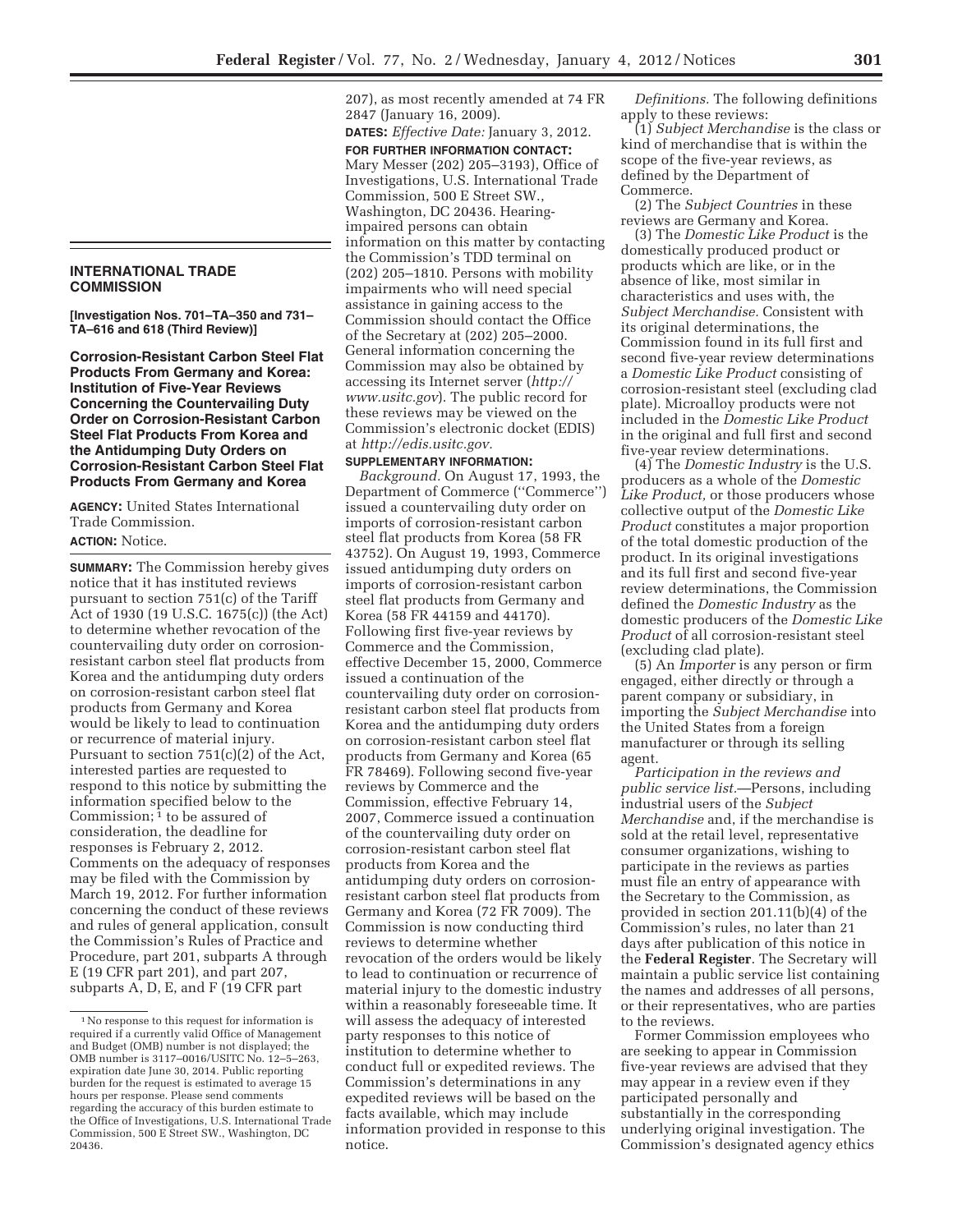official has advised that a five-year review is not considered the ''same particular matter'' as the corresponding underlying original investigation for purposes of 18 U.S.C. 207, the post employment statute for Federal employees, and Commission rule 201.15(b) (19 CFR 201.15(b)), 73 FR 24609 (May 5, 2008). This advice was developed in consultation with the Office of Government Ethics. Consequently, former employees are not required to seek Commission approval to appear in a review under Commission rule 19 CFR 201.15, even if the corresponding underlying original investigation was pending when they were Commission employees. For further ethics advice on this matter, contact Carol McCue Verratti, Deputy Agency Ethics Official, at (202) 205– 3088.

*Limited disclosure of business proprietary information (BPI) under an administrative protective order (APO) and APO service list.* Pursuant to section 207.7(a) of the Commission's rules, the Secretary will make BPI submitted in these reviews available to authorized applicants under the APO issued in the reviews, provided that the application is made no later than 21 days after publication of this notice in the **Federal Register**. Authorized applicants must represent interested parties, as defined in 19 U.S.C. 1677(9), who are parties to the reviews. A separate service list will be maintained by the Secretary for those parties authorized to receive BPI under the APO.

*Certification.* Pursuant to section 207.3 of the Commission's rules, any person submitting information to the Commission in connection with these reviews must certify that the information is accurate and complete to the best of the submitter's knowledge. In making the certification, the submitter will be deemed to consent, unless otherwise specified, for the Commission, its employees, and contract personnel to use the information provided in any other reviews or investigations of the same or comparable products which the Commission conducts under Title VII of the Act, or in internal audits and investigations relating to the programs and operations of the Commission pursuant to 5 U.S.C. Appendix 3.

*Written submissions.* Pursuant to section 207.61 of the Commission's rules, each interested party response to this notice must provide the information specified below. The deadline for filing such responses is February 2, 2012. Pursuant to section 207.62(b) of the Commission's rules, eligible parties (as

specified in Commission rule 207.62(b)(1)) may also file comments concerning the adequacy of responses to the notice of institution and whether the Commission should conduct expedited or full reviews. The deadline for filing such comments is March 19, 2012. All written submissions must conform with the provisions of sections 201.8 and 207.3 of the Commission's rules and any submissions that contain BPI must also conform with the requirements of sections 201.6 and 207.7 of the Commission's rules. Please be aware that the Commission's rules with respect to electronic filing have been amended. The amendments took effect on November 7, 2011. See 76 FR 61937 (Oct. 6, 2011) and the newly revised Commission's Handbook on E-Filing, available on the Commission's Web site at *http://edis.usitc.gov.* Also, in accordance with sections 201.16(c) and 207.3 of the Commission's rules, each document filed by a party to the reviews must be served on all other parties to the reviews (as identified by either the public or APO service list as appropriate), and a certificate of service must accompany the document (if you are not a party to the reviews you do not need to serve your response).

*Inability to provide requested information.* Pursuant to section 207.61(c) of the Commission's rules, any interested party that cannot furnish the information requested by this notice in the requested form and manner shall notify the Commission at the earliest possible time, provide a full explanation of why it cannot provide the requested information, and indicate alternative forms in which it can provide equivalent information. If an interested party does not provide this notification (or the Commission finds the explanation provided in the notification inadequate) and fails to provide a complete response to this notice, the Commission may take an adverse inference against the party pursuant to section 776(b) of the Act in making its determinations in the reviews.

*Information To Be Provided in Response to this Notice of Institution:* If you are a domestic producer, union/ worker group, or trade/business association; import/export *Subject Merchandise* from more than one *Subject Country;* or produce *Subject Merchandise* in more than one *Subject Country,* you may file a single response. If you do so, please ensure that your response to each question includes the information requested for each pertinent *Subject Country.* As used below, the term ''firm'' includes any related firms.

(1) The name and address of your firm or entity (including World Wide Web

address) and name, telephone number, fax number, and Email address of the certifying official.

(2) A statement indicating whether your firm/entity is a U.S. producer of the *Domestic Like Product,* a U.S. union or worker group, a U.S. importer of the *Subject Merchandise,* a foreign producer or exporter of the *Subject Merchandise,*  a U.S. or foreign trade or business association, or another interested party (including an explanation). If you are a union/worker group or trade/business association, identify the firms in which your workers are employed or which are members of your association.

(3) A statement indicating whether your firm/entity is willing to participate in these reviews by providing information requested by the Commission.

(4) A statement of the likely effects of the revocation of the antidumping and countervailing duty orders on the *Domestic Industry* in general and/or your firm/entity specifically. In your response, please discuss the various factors specified in section 752(a) of the Act (19 U.S.C. 1675a(a)) including the likely volume of subject imports, likely price effects of subject imports, and likely impact of imports of *Subject Merchandise* on the *Domestic Industry.* 

(5) A list of all known and currently operating U.S. producers of the *Domestic Like Product.* Identify any known related parties and the nature of the relationship as defined in section 771(4)(B) of the Act (19 U.S.C.  $1677(4)(B)$ ).

(6) A list of all known and currently operating U.S. importers of the *Subject Merchandise* and producers of the *Subject Merchandise* in each *Subject Country* that currently export or have exported *Subject Merchandise* to the United States or other countries after 2005.

(7) A list of 3–5 leading purchasers in the U.S. market for the *Domestic Like Product* and the *Subject Merchandise*  (including street address, World Wide Web address, and the name, telephone number, fax number, and Email address of a responsible official at each firm).

(8) A list of known sources of information on national or regional prices for the *Domestic Like Product* or the *Subject Merchandise* in the U.S. or other markets.

(9) If you are a U.S. producer of the *Domestic Like Product,* provide the following information on your firm's operations on that product during calendar year 2011, except as noted (report quantity data in short tons and value data in U.S. dollars, f.o.b. plant). If you are a union/worker group or trade/business association, provide the